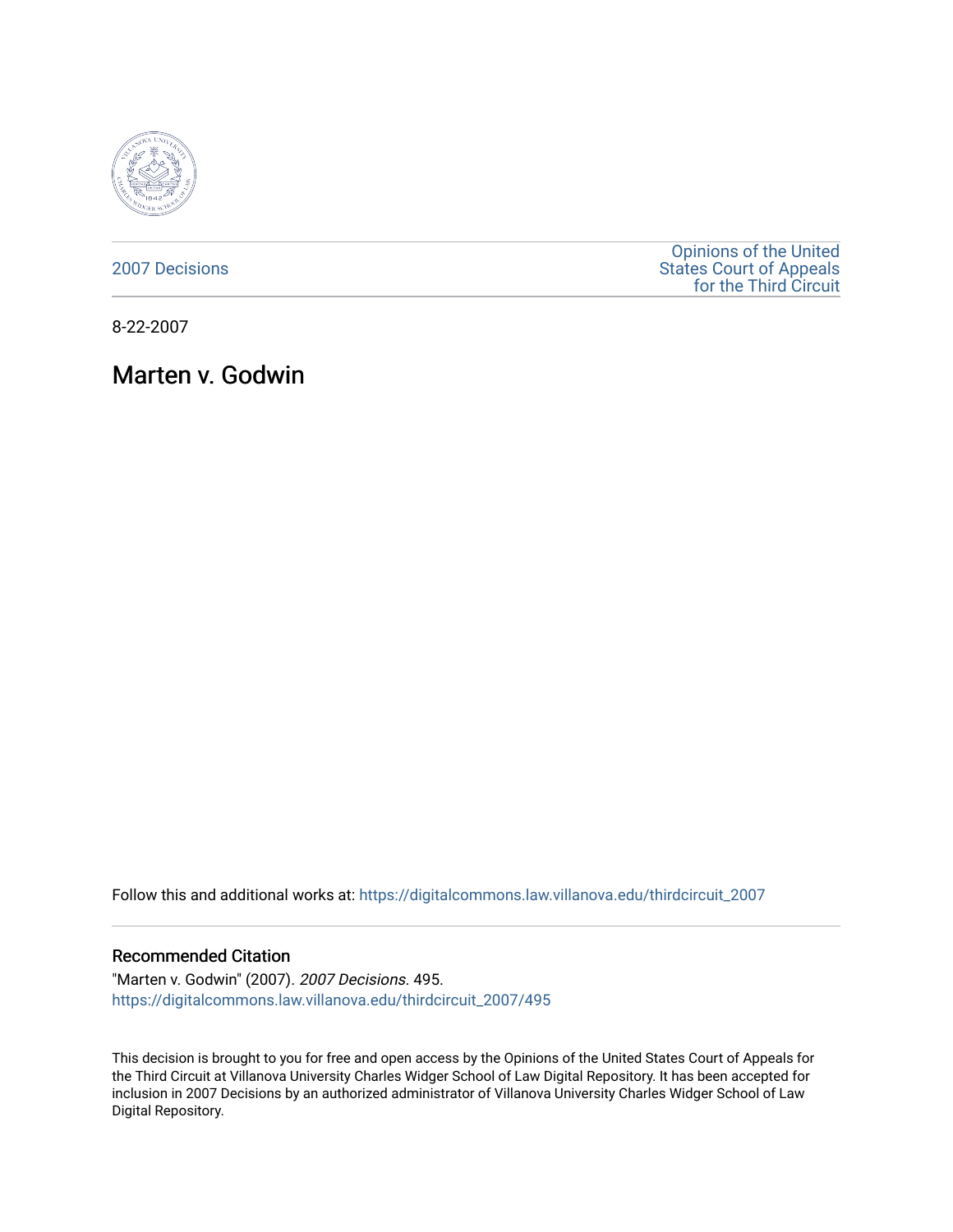## PRECEDENTIAL

# UNITED STATES COURT OF APPEALS FOR THE THIRD CIRCUIT

\_\_\_\_\_\_\_\_\_\_\_\_

No. 05-5520 \_\_\_\_\_\_\_\_\_\_\_\_

## CRAIG MARTEN,

Appellant,

v.

# HAROLD GODWIN, JACK E. FINCHUAM, RONALD REGAN, DAVID SCHOLEWBURGER, THE UNIVERSITY OF KANSAS, AND JAMES KLEOPPEL

On Appeal from the United States District Court for the Eastern District of Pennsylvania (No. 03-cv-06734)

\_\_\_\_\_\_\_\_\_\_\_\_

District Judge: Honorable Petrese B. Tucker

Argued November 9, 2006

Before: SLOVITER, CHAGARES and GREENBERG, Circuit Judges.

(Filed: August 22, 2007)

\_\_\_\_\_\_\_\_\_\_\_\_

Stanley B. Cheiken (Argued) 261 Old York Road Jenkintown, PA 19046

Counsel for Appellant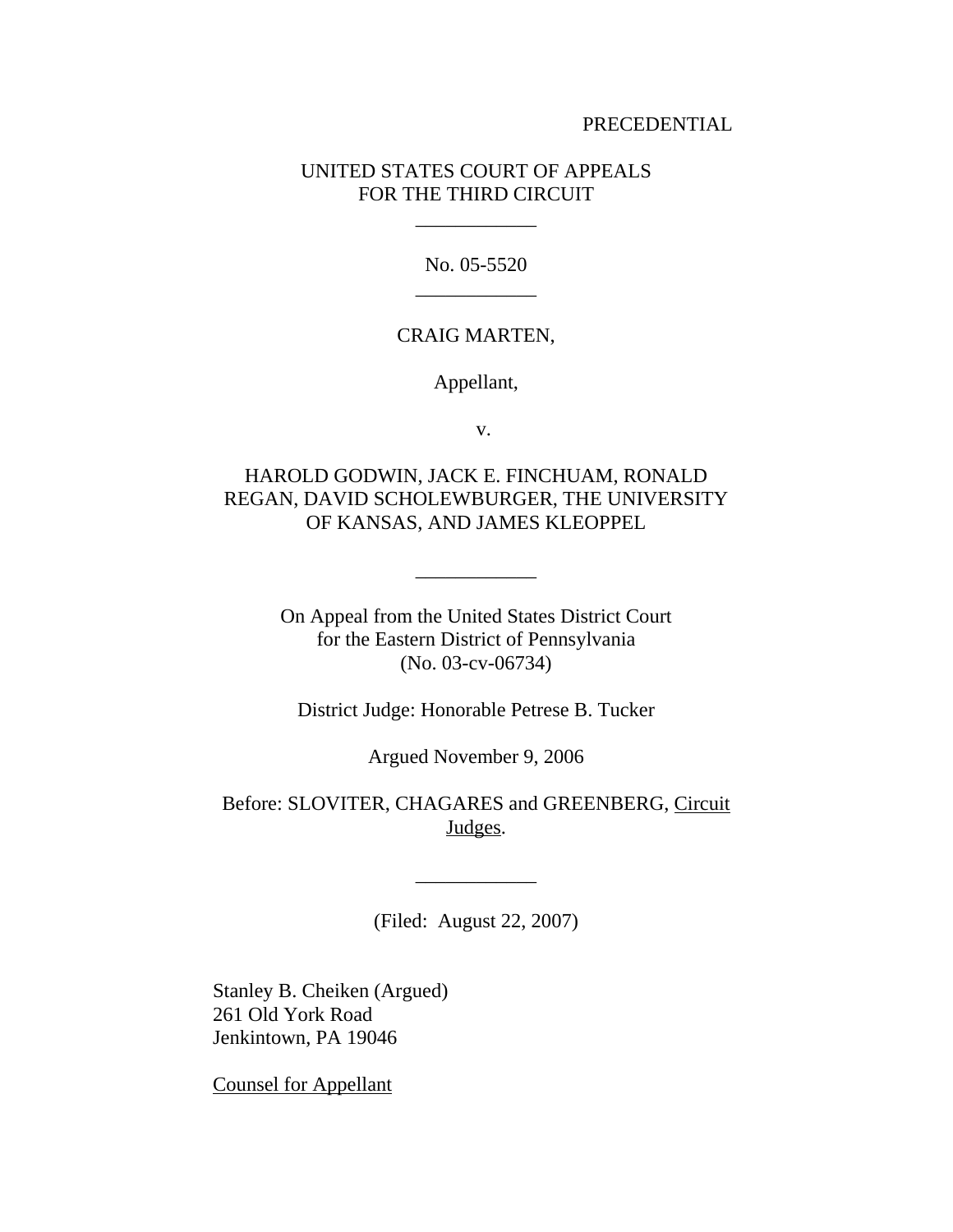Steven K. Ludwig (Argued) Fox Rothschild, LLP 2000 Market Street, Tenth Floor Philadelphia, PA 19103

Counsel for Appellee

## OPINION OF THE COURT

#### CHAGARES, Circuit Judge.

After being accused of plagiarism and expelled from an internet-based educational program, Craig Marten filed a complaint in the United States District Court for the Eastern District of Pennsylvania alleging defamation in violation of state law and retaliation in violation of the First Amendment pursuant to 42 U.S.C. § 1983. He appeals from an order of the District Court granting defendants' motion for summary judgment for lack of personal jurisdiction. Because Marten has not established that the nonresident defendants expressly aimed their conduct at Pennsylvania, we will affirm the District Court's dismissal of Marten's claims.

## **I.**

The University of Kansas School of Pharmacy offers a Non-Traditional Pharm.D. (NTPD) Program in which licensed pharmacists can pursue advanced degrees. The course work for the program is completed online. Students communicate with their professors, who are primarily located in Kansas, by phone and email.

While living and working in Pennsylvania, Marten learned about the University of Kansas NTPD program from his coworkers. He visited the University of Kansas' website, which provided information about the program. Marten then submitted an application to the program and was accepted in August of 2001. He deferred the start of his course work until the following spring.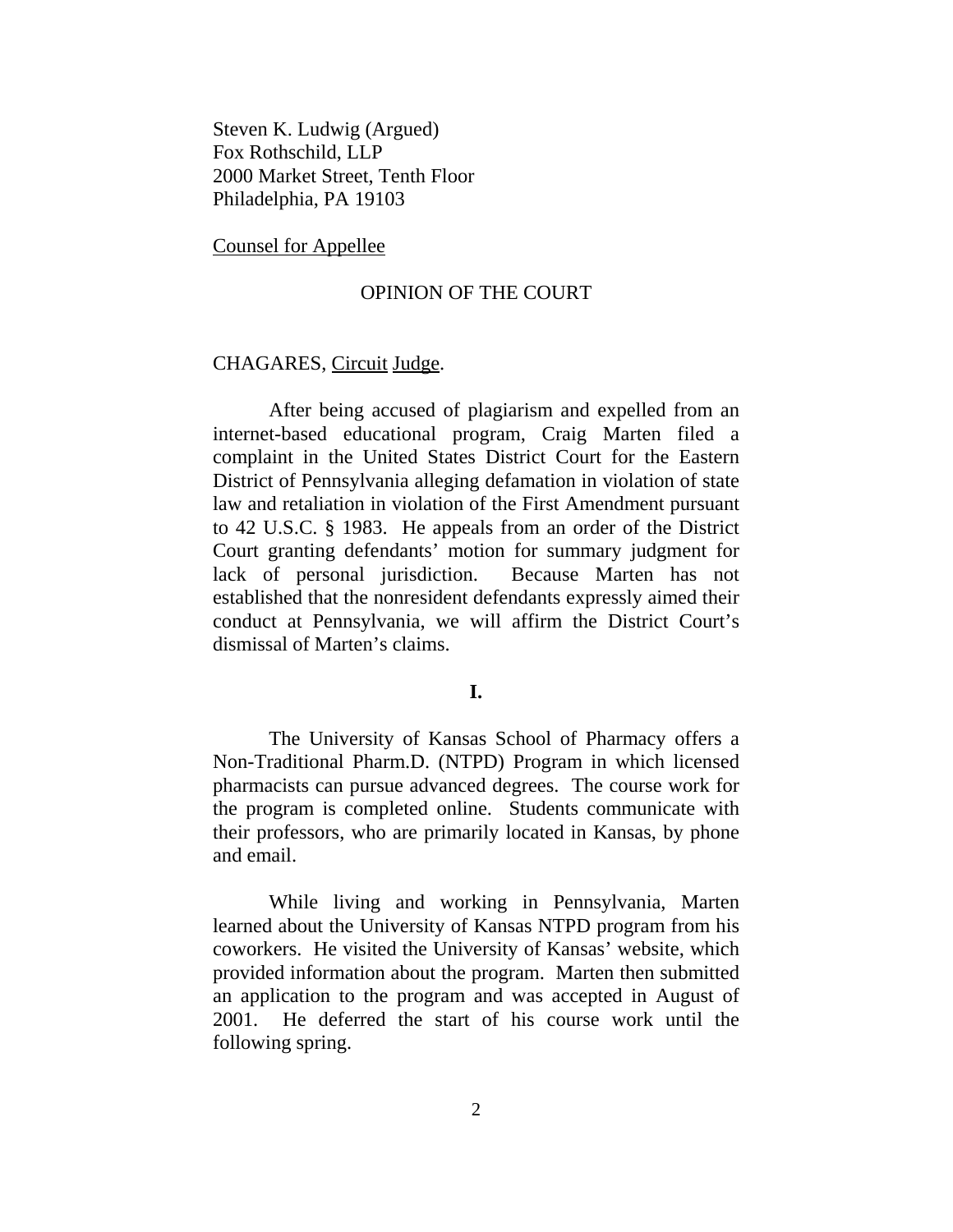During the time Marten was enrolled, defendant Ronald Regan was Director of the program, defendant Harold Godwin was a professor, and defendant James Kleoppel was an associate clinical professor.<sup>1</sup> The defendants never visited Pennsylvania and never recruited Pennsylvania pharmacists to enroll in the University's program.

Marten communicated with his professors via email, frequently complaining about the grades he received. He sent email messages to defendant Regan, appealing disputes he had with professors. Marten also exchanged emails with Regan regarding concerns he had about the program's three-year time limit for completing course work.

Marten alleges he complained to a "Dean Sorenson" that Regan was not responding adequately to his complaints. Defendants assert that the School of Pharmacy does not have an administrator by the name "Sorenson." Shortly after purportedly speaking with Sorenson, Marten claims he received a call from Regan, in which Regan threatened to have Marten expelled from the NTPD program. According to Marten's Amended Complaint, Marten brought these threats to the attention of the University Ombudsman and the Better Business Bureau of Northeast Kansas.

The following fall, Marten took a course taught by defendant Kleoppel. The course required students to complete several written assignments. After reviewing one of Marten's assignments, Kleoppel accused Marten of academic misconduct because his assignment included text copied directly from a website without any indication that the language was not Marten's own. A few months later, Kleoppel alerted his colleagues that he received a second problematic assignment from Marten—this one appeared to include word-for-word passages from a reference book without quotation marks or

<sup>1</sup> Marten originally brought claims against two other University employees, Jack Finchuam and David Scholewburger, but those claims were terminated in the District Court and are not part of this appeal. The University of Kansas is named as a defendant under a theory of respondeat superior for the defamation claim.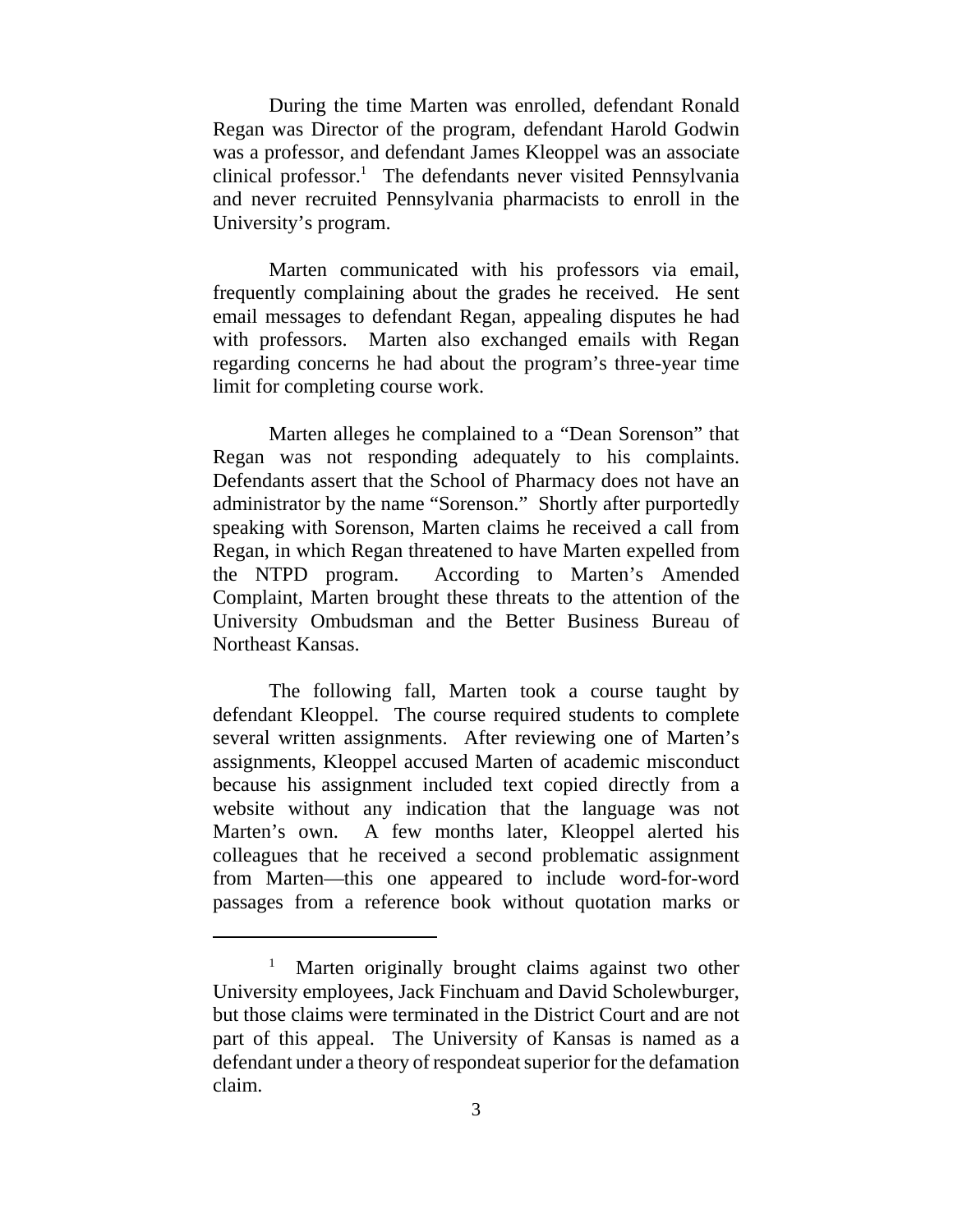proper citations. Following these two instances of suspected academic misconduct, Kleoppel recommended to Regan that Marten be expelled from the NTPD program. Regan agreed with Kleoppel's recommendation and he so informed defendant Godwin. Godwin also agreed and he forwarded his recommendation for expulsion to the Dean of the School of Pharmacy, Jack Finchuam. Soon thereafter, Dean Finchuam sent Marten a letter informing him that he was expelled from the NTPD program on the grounds of academic misconduct.

Marten filed a two-count complaint in the District Court for the Eastern District of Pennsylvania. He alleged defamation in violation of state law and retaliation in violation of the First Amendment pursuant to 42 U.S.C. § 1983. According to Marten's Amended Complaint, Kleoppel, Godwin and Regan retaliated against Marten because he complained about defendant Regan's conduct. Their retaliatory action allegedly consisted of making false accusations of plagiarism and then recommending his expulsion. Marten separately alleged defendants' accusations of plagiarism constituted defamation under state law.

Defendants filed a motion to dismiss the complaint for lack of personal jurisdiction. The District Court denied the motion without issuing an opinion. After discovery, defendants moved for summary judgment on the ground that the District Court lacked personal jurisdiction over the defendants. The District Court granted defendants' motion for summary judgment, explaining that Marten did not meet his burden to establish jurisdiction as he relied "on bare, unsubstantiated allegations without proffering evidence" of jurisdictional significance. Marten v. Godwin, No. 03-6734, 2005 WL 3307084, at \*3 (E.D. Pa. December 6, 2005); see Fed. R. Civ. P. 56(e) ("When a motion for summary judgment is made and supported as provided in this rule [with sworn affidavits], an adverse party may not rest upon the mere allegations or denials of the adverse party's pleading, but the adverse party's response, by affidavits or as otherwise provided in this rule, must set forth specific facts showing that there is a genuine issue for trial."); Connors v. Fawn Min. Corp., 30 F.3d 483, 489 (3d Cir. 1994).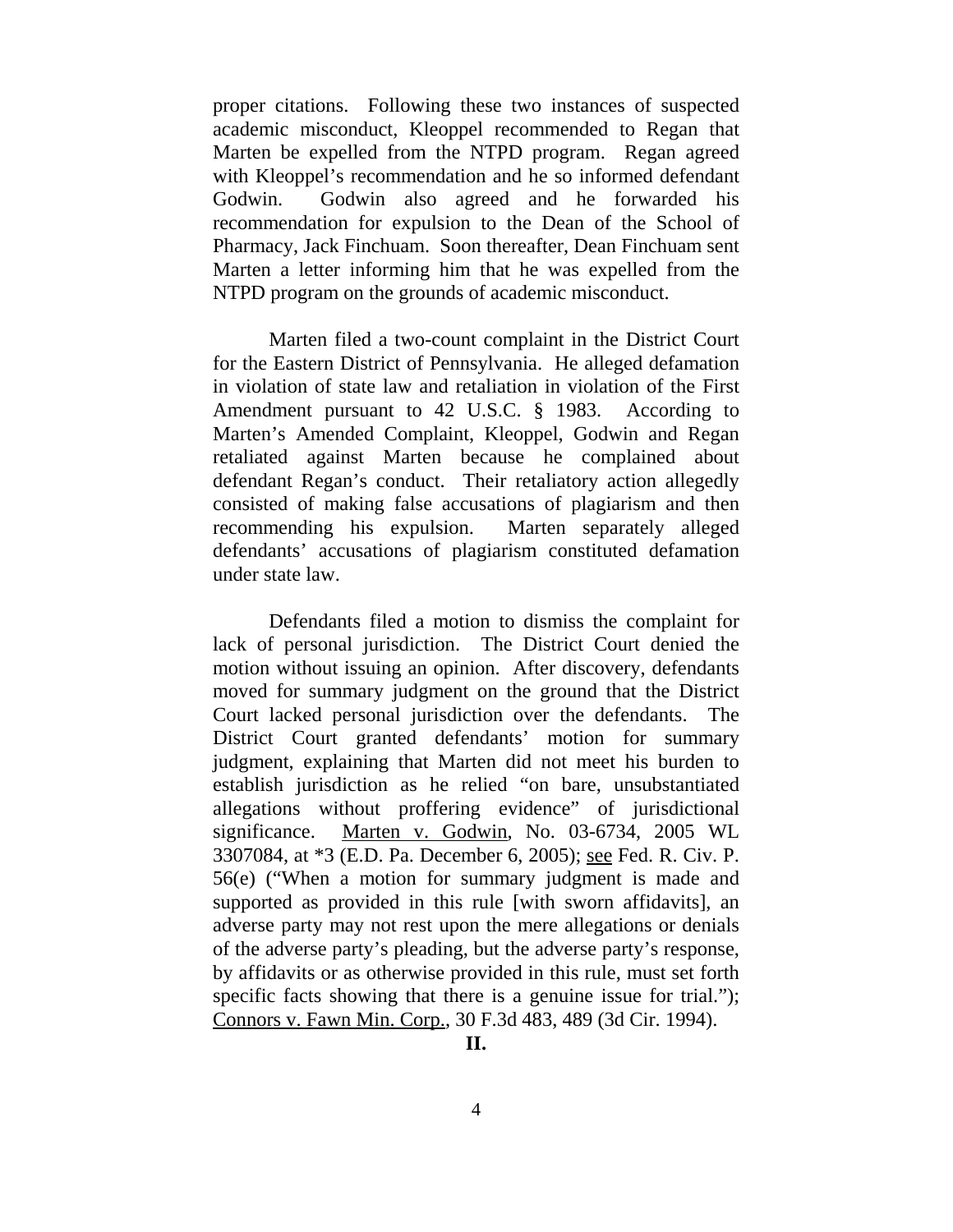The District Court had subject matter jurisdiction pursuant to 28 U.S.C. §§ 1331 and 1367. We have jurisdiction to review the District Court's final order granting summary judgment pursuant to 28 U.S.C. § 1291.

In reviewing a grant of summary judgment we exercise plenary review and apply the same standard as the District Court. Jakimas v. Hoffmann-La Roche, Inc., 485 F.3d 770, 777 (3d Cir. 2007). Rule 56 of the Federal Rules of Civil Procedure "mandates the entry of summary judgment, after adequate time for discovery and upon motion, against a party who fails to make a showing sufficient to establish the existence of an element essential to that party's case, and on which that party will bear the burden of proof at trial." Celotex Corp. v. Catrett, 477 U.S.  $317, 322-23$  (1986).<sup>2</sup> Marten's evidence "is to be believed, and

In any event, we exercise plenary review over the District Court's decision regardless of whether we treat it as a summary

<sup>&</sup>lt;sup>2</sup> Dismissing a claim for lack of personal jurisdiction is more appropriately done by way of Rule 12(b)(2) of the Federal Rules of Civil Procedure, rather than Rule 56. A summary judgment order pursuant to Rule 56 "is a ruling on the merits which if affirmed would have preclusive effect." EF Operating Corp. v. Am. Bldgs., 993 F.2d 1046, 1049 (3d Cir. 1993). The District Court decided this case as a Rule 56 motion, but it is "clear from the district court's opinion [that] the claim has not been disposed of on the merits and is therefore only abated." Martucci v. Mayer, 210 F.2d 259, 260-61 (3d Cir. 1954) (considering a summary judgment motion based on lack of indispensable parties as a motion to dismiss); see 10A Charles Alan Wright, Federal Practice and Procedure, § 2713 ("In general, courts have ruled that summary judgment is an inappropriate vehicle for raising a question concerning the courts['] . . . personal jurisdiction . . . ."). Nevertheless, "[b]ecause this case comes to us . . . [as a] motion for summary judgment, we must assess the record under the standard set forth in Rule 56 of the Federal Rules of Civil Procedure." Lujan v. Nat'l Wildlife Fed'n, 497 U.S. 871, 884 (1990); see Ball v. Metallurgie Hoboken-Overpelt, S.A., 902 F.2d 194, 197 (2d Cir. 1990) ("If the defendant asserts in a Rule 56 motion that undisputed facts show the absence of jurisdiction, the court proceeds, as with any summary judgment motion, to determine if undisputed facts exist that warrant the relief sought.").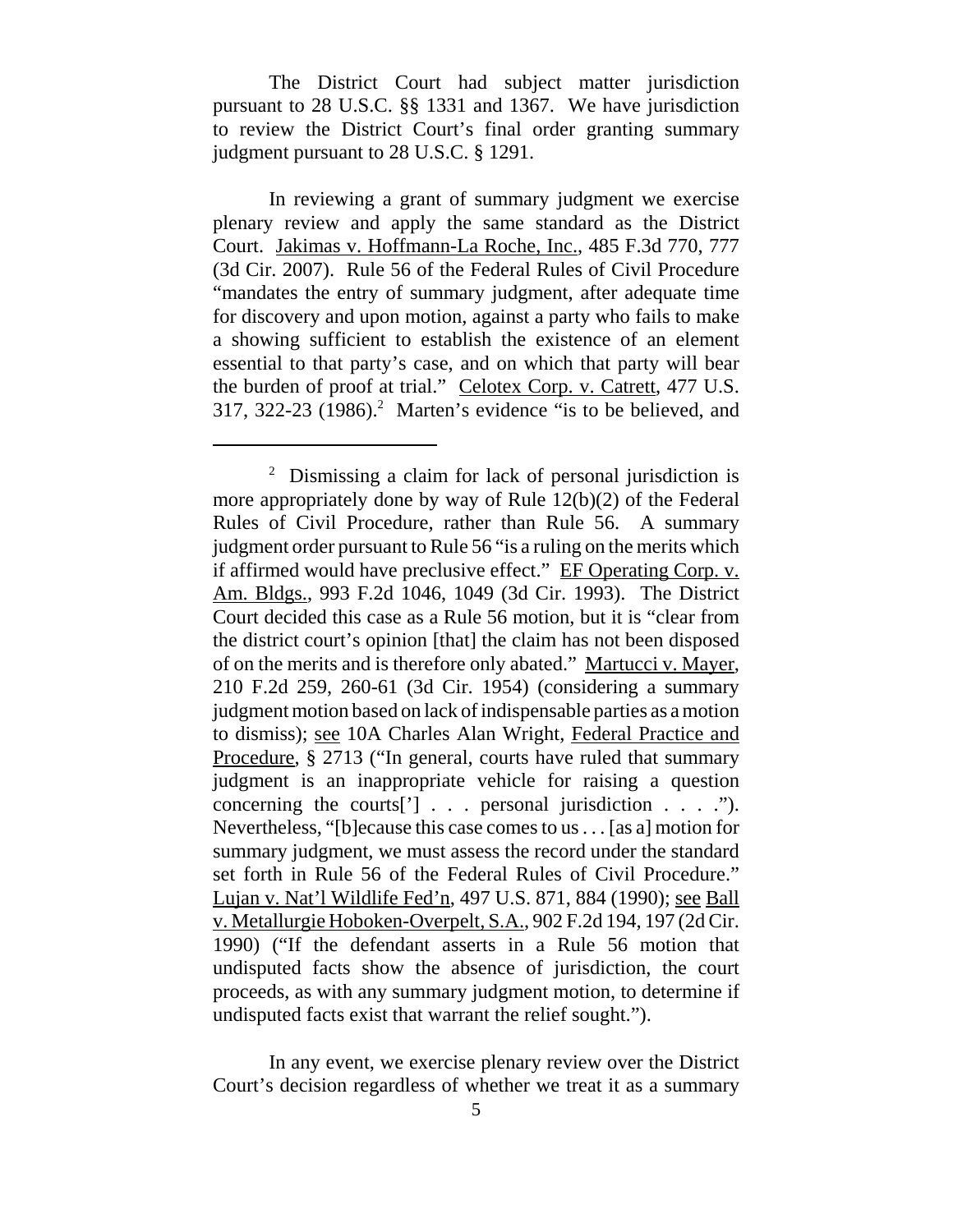all justifiable inferences are to be drawn in his favor." Anderson v. Liberty Lobby, Inc., 477 U.S. 242, 255 (1986).

## **III.**

If an issue is raised as to whether a court lacks personal jurisdiction over a defendant, the plaintiff bears the burden of showing that personal jurisdiction exists. Gen. Elec. Co. v. Deutz AG, 270 F.3d 144, 150 (3d Cir. 2001). Pursuant to Rule 4(k) of the Federal Rules of Civil Procedure, "a federal district court may assert personal jurisdiction over a nonresident of the state in which the court sits to the extent authorized by the law of that state." See Provident Nat'l Bank, 819 F.2d at 437; Fed. R. Civ. P.  $4(k)(1)(A)$ . In Pennsylvania, state law provides for jurisdiction "to the fullest extent allowed under the Constitution of the United States" and "based on the most minimum contact with [the] Commonwealth allowed under the Constitution of the United States." 42 Pa. Cons. Stat. Ann. § 5322(b).

The Due Process Clause of the Fourteenth Amendment requires that nonresident defendants have "certain minimum contacts with [the forum state] such that the maintenance of the suit does not offend traditional notions of fair play and substantial justice." Int'l Shoe Co. v. Washington, 326 U.S. 310, 316 (1945) (quotation marks and citations omitted). Having minimum contacts with another state provides "'fair warning'" to a defendant that he or she may be subject to suit in that state. See Burger King Corp. v. Rudzewicz, 471 U.S. 462, 472 (1985) (quoting Shaffer v. Heitner, 433 U.S. 186, 218 (1977) (Stevens,

judgment order or a Rule 12(b)(2) dismissal. See Pinker v. Roche Holdings Ltd., 292 F.3d 361, 368 (3d Cir. 2002) ("We review a district court's decision with respect to personal jurisdiction de novo."). And, even accepting Marten's allegations as true and construing disputed facts in his favor, as is the general practice in reviewing 12(b)(2) motions, we conclude that the District Court did not have jurisdiction over these defendants. See, e.g., Carteret Sav. Bank, F.A. v. Shushan, 954 F.2d 141, 142 n.1 (3d Cir. 1992) ("[C]ourts reviewing a motion to dismiss a case for lack of in personam jurisdiction must accept all of the plaintiff's allegations as true and construe disputed facts in favor of the plaintiff.").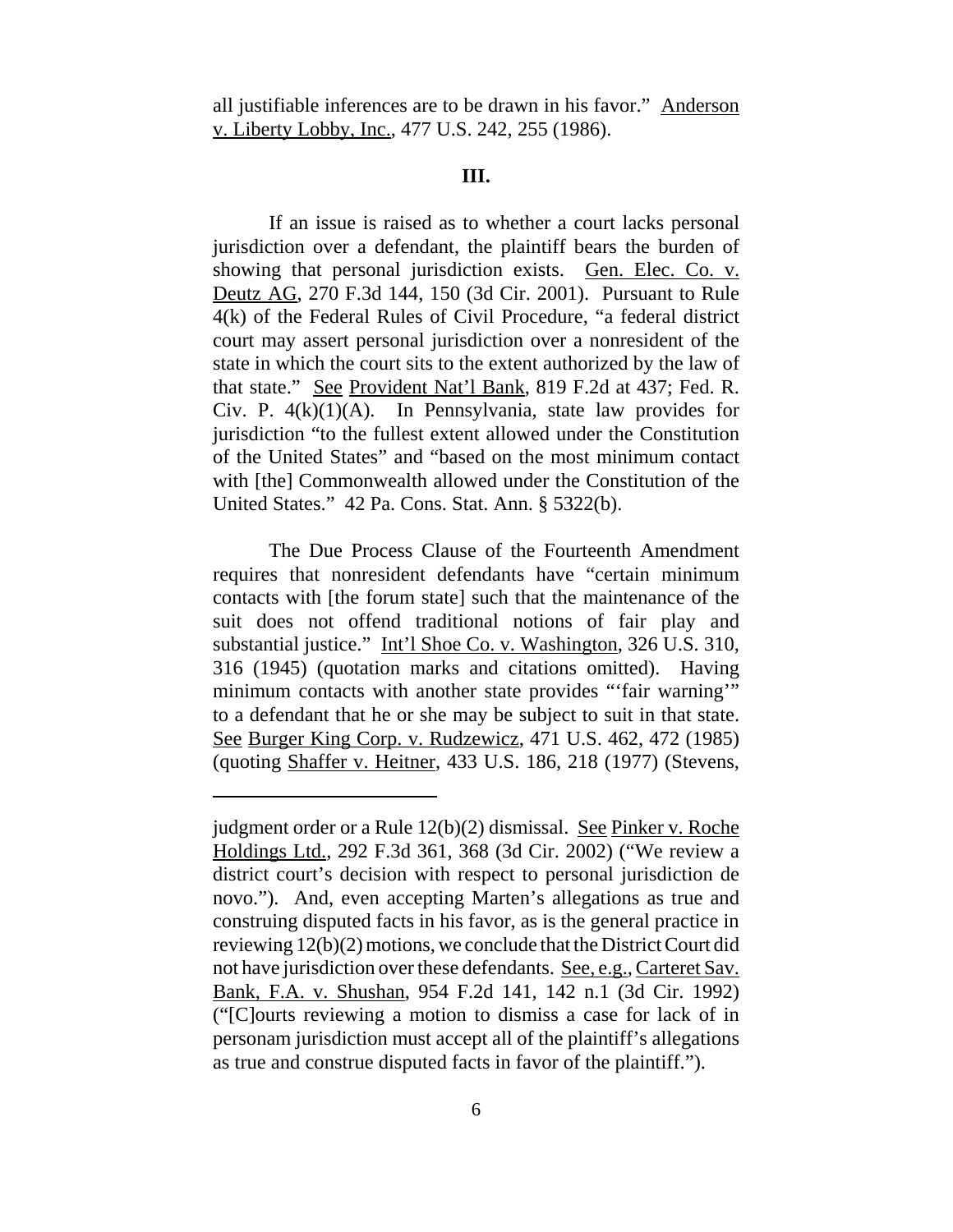J., concurring in judgment)).

These basic due process principles are reflected in the two recognized types of personal jurisdiction. General jurisdiction exists when a defendant has maintained systematic and continuous contacts with the forum state. See Helicopteros Nacionales de Colombia, S.A. v. Hall, 466 U.S. 408, 414-15 & n.8 (1984). Specific jurisdiction exists when the claim arises from or relates to conduct purposely directed at the forum state. See id. at 414-15 & n.9. Marten does not argue that the District Court had general jurisdiction over these defendants. Accordingly, we are only concerned with whether the court had specific jurisdiction. See Pennzoil Prods., 149 F.3d at 200-01 ("[N]o party in this case contends that there is a basis for general jurisdiction in Pennsylvania—so we are free to consider solely whether the alternative form of personal jurisdiction is present: specific personal jurisdiction.").

Determining whether specific jurisdiction exists involves a three-part inquiry. O'Connor v. Sandy Lane Hotel Co., Ltd., – F.3d –, – , 2007 WL 2135274, at \*2 (3d Cir. 2007). First, the defendant must have "'purposefully directed' his activities" at the forum. Burger King, 471 U.S. at 472 (quoting Keeton v. Hustler Magazine, Inc., 465 U.S. 770, 774 (1984)). Second, the plaintiff's claim must "arise out of or relate to" at least one of those specific activities. Helicopteros, 466 U.S. at 414. Third, courts may consider additional factors to ensure that the assertion of jurisdiction otherwise "comport[s] with 'fair play and substantial justice.'" Burger King, 471 U.S. at 476 (quoting Int'l Shoe, 326 U.S. at 320). Because this analysis depends on the relationship between the claims and contacts, we generally evaluate specific jurisdiction on a claim-by-claim basis. See, e.g., Remick v. Manfredy, 238 F.3d 248, 255-56 (3d Cir. 2001).

Marten does not argue that the defendants' contacts with Pennsylvania satisfy the traditional three-step analysis for specific jurisdiction. Instead, he relies on Calder v. Jones, 465 U.S. 783 (1984), to argue that the District Court had specific jurisdiction over these defendants based on the effects their Kansas conduct had in Pennsylvania.

In Calder, an entertainer living in California sued two residents of Florida for libel because of an article published in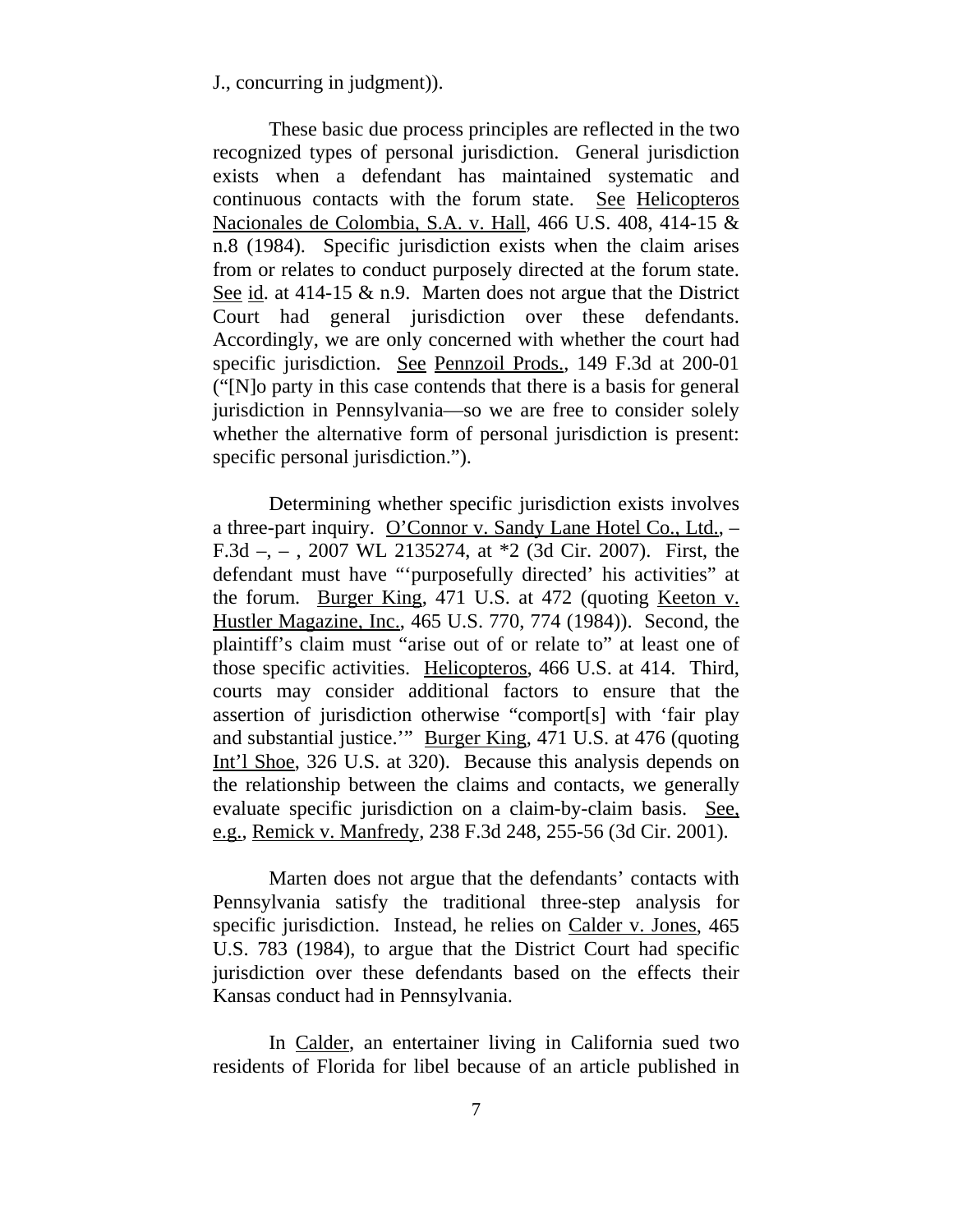the National Enquirer. The author and editor of the article were subject to jurisdiction in California based on the "effects" of their Florida actions in California. The Supreme Court explained that the defendants expressly aimed their intentional, tortious activity at California: "[T]hey knew [the article] would have a potentially devastating impact upon respondent. And they knew that the brunt of that injury would be felt by respondent in the State in which she lives and works and in which the National Enquirer has its largest circulation." Id. at 789-90. As a result, the Court concluded that defendants could "reasonably anticipate being haled into court" in California. Id. at 790 (citing World-Wide Volkswagen Corp. v. Woodson, 444 U.S. at 297; Kulko v. California Superior Court, 436 U.S. 84, 97-98 (1978); Shaffer, 433 U.S. at 216).

This Court has determined that Calder allows a plaintiff to demonstrate personal jurisdiction if he or she shows:

(1) The defendant committed an intentional tort;

(2) The plaintiff felt the brunt of the harm in the forum such that the forum can be said to be the focal point of the harm suffered by the plaintiff as a result of that tort;

(3) The defendant expressly aimed his tortious conduct at the forum such that the forum can be said to be the focal point of the tortious activity.

IMO Indus. v. Kiekert AG, 155 F.3d 254, 265-66 (3d Cir. 1998) (footnote omitted). If a plaintiff satisfies these three elements, known collectively as the "effects test," the plaintiff can demonstrate a court's jurisdiction over a defendant even when the defendant's "contacts with the forum alone . . . are far too small to comport with the requirements of due process" under our traditional analysis. Id. at 259.

The effects test and traditional specific jurisdiction analysis are different, but they are cut from the same cloth. Just as the standard test prevents a defendant from "be[ing] haled into a jurisdiction solely as a result of random, fortuitous, or attenuated contacts," Burger King, 471 U.S. at 475 (citations and quotation marks omitted), the effects test prevents a defendant from being haled into a jurisdiction solely because the defendant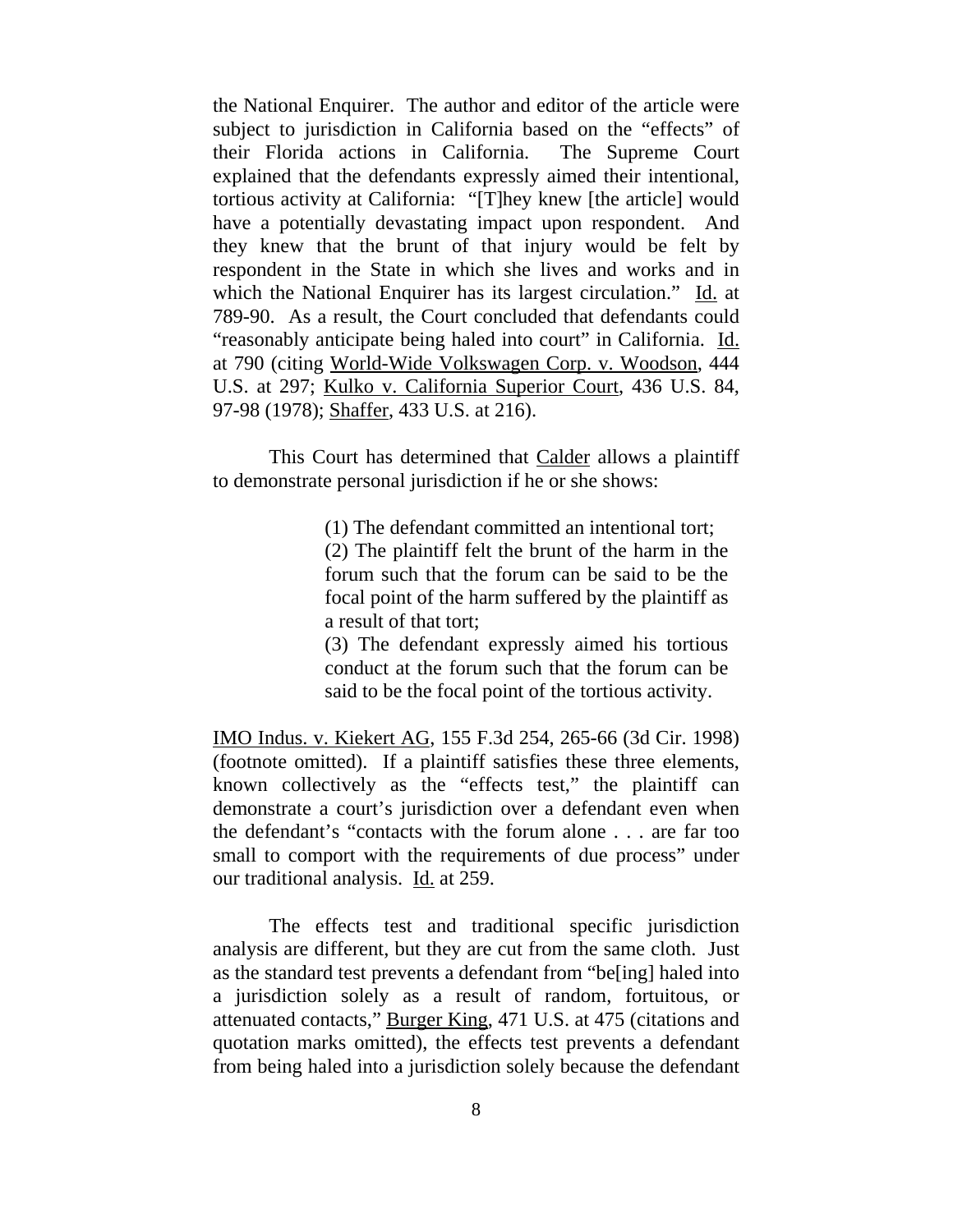intentionally caused harm that was felt in the forum state if the defendant did not expressly aim his conduct at that state. See, e.g., Toys "R" Us, Inc. v. Step Two, S.A., 318 F.3d 446, 455 n.6 (3d Cir. 2003) (indicating the effects test is an alternative to "minimum contacts" analysis but declaring they both require a similar type of "intentionality" on the part of the defendant). Even if a defendant's conduct could cause foreseeable harm in a given state, such conduct does not necessarily give rise to personal jurisdiction in that state. "[T]he foreseeability that is critical to due process analysis is . . . that the defendant's conduct and connection with the forum State are such that he should reasonably anticipate being haled into court there." World-Wide Volkswagen, 444 U.S. at 297.

Only if the "expressly aimed" element of the effects test is met need we consider the other two elements. See IMO Indus., 155 F.3d at 266. To establish that the defendant "expressly aimed" his conduct, the plaintiff has to demonstrate "the defendant knew that the plaintiff would suffer the brunt of the harm caused by the tortious conduct in the forum, and point to specific activity indicating that the defendant expressly aimed its tortious conduct at the forum."  $\underline{Id}$  at 266. If a plaintiff fails to show that the defendant "'manifest[ed] behavior intentionally targeted at and focused on' the forum," IMO Indus., 155 F.3d at 265 (quoting ESAB Group Inc. v. Centricut, Inc., 126 F.3d 617, 625 (4th Cir. 1997), the plaintiff fails to establish jurisdiction under the effects test. In Remick v. Manfredy, 238 F.3d 248 (3d Cir. 2001), for example, we dismissed a defamation claim for lack of jurisdiction even though we acknowledged that the defendant could have intentionally defamed the plaintiff and the plaintiff could have felt the bulk of the harm in the forum state. In that case, defendants sent plaintiff a defamatory letter that was read by plaintiff's Pennsylvania co-workers. Defendants also made defamatory statements to members of plaintiff's professional community. Remick, 238 F.3d at 259. We concluded that the plaintiff failed to establish jurisdiction over the defamation claim because plaintiff provided "no indication that the [defamatory] letter was targeted at . . . anyone in Pennsylvania other than [plaintiff]," and plaintiff did not assert that Pennsylvania had a "unique relationship" with plaintiff's professional community. See id.

Remick illustrates a simple point: a plaintiff's residence is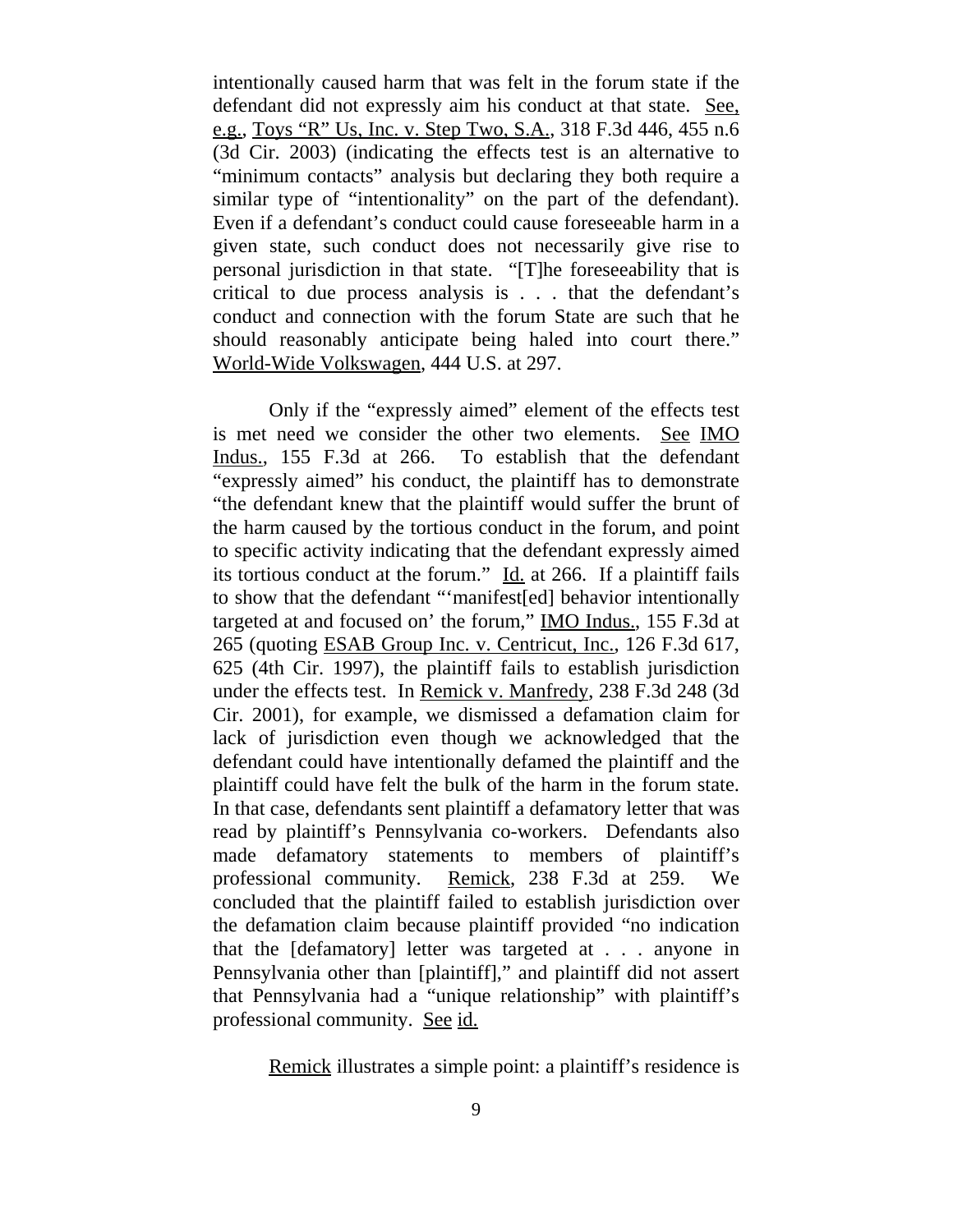relevant to the "jurisdictional inquiry" insofar as "residence in the forum may, because of defendant's relationship with the plaintiff, enhance defendant's contacts with the forum." Keeton, 465 U.S. at 780. However, the state of a plaintiff's residence does not on its own create jurisdiction over nonresident defendants. Jurisdiction is proper when the state of a plaintiff's residence is "the focus of the activities of the defendant out of which the suit arises." See id.

#### **IV.**

Applying these principles to Marten's defamation and retaliation claims, we conclude Marten has not carried his burden of establishing personal jurisdiction under the effects test. In particular, Marten has not shown with respect to either claim that defendants expressly aimed their conduct at Pennsylvania.

Marten alleges defamation, but nothing in the record indicates that defendants made defamatory statements or sent defamatory material to anyone in Pennsylvania (other than, perhaps, Marten). As illustrated by the dismissal of the plaintiff's defamation claim in Remick, where defendants aimed their defamatory statements is jurisdictionally significant. Remick, 238 F.3d at 259. Here, even if we were to assume the truth of all of Marten's allegations, and assume he felt the brunt of the harm in Pennsylvania, we still could not find jurisdiction. He failed to allege any specific facts showing a deliberate targeting of Pennsylvania. See IMO Indus., 155 F.3d at 265-66. Accordingly, Marten failed to show jurisdiction over these defendants for his defamation claim.

Marten has similarly failed to show jurisdiction over defendants for his retaliation claim. That claim rests on his allegation that he was falsely accused of academic misconduct and consequentially expelled because he exercised his First Amendment rights in complaining about Regan.<sup>3</sup> But even if we

<sup>&</sup>lt;sup>3</sup> Defendants do not dispute that personal jurisdiction for the retaliation claim can be analyzed under the effects test.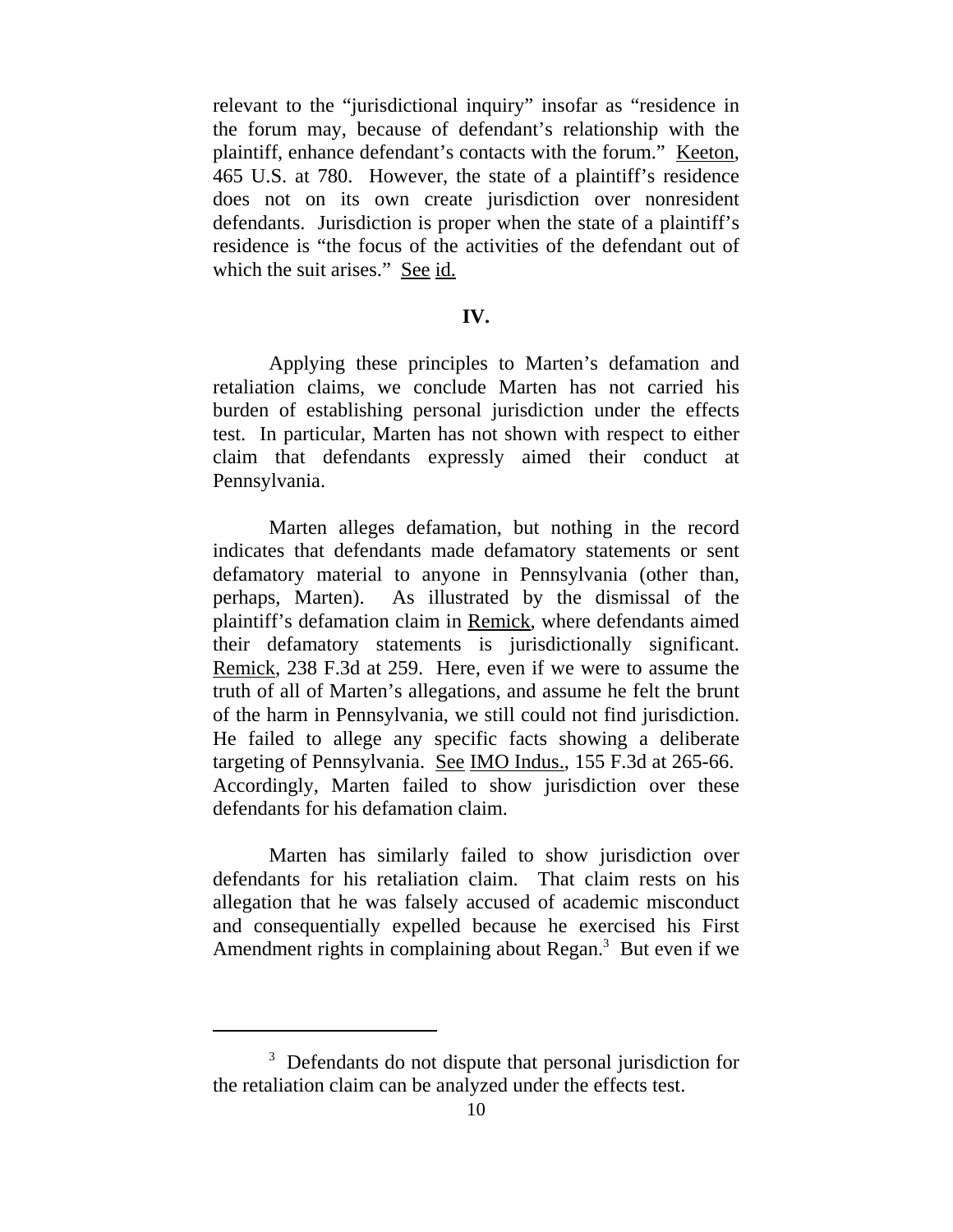assume Marten felt the brunt of the harm in Pennsylvania,<sup>4</sup> he has utterly failed to persuade us that defendants expressly aimed their allegedly retaliatory conduct at Pennsylvania.

Marten relies on the fact that at the time of his expulsion he resided in Pennsylvania. At oral argument, his counsel asserted that Pennsylvania has jurisdiction over these nonresident defendants because IMO Industries instructs courts to focus on the place where a plaintiff has suffered harm and "[t]he constitutional harm in this case was felt where Mr. Marten resided, where Mr. Marten asserted his [First Amendment] rights." This misconstrues our analysis in IMO Industries. True, the effects test asks whether the plaintiff felt the brunt of the harm in the forum state, but it also asks whether defendants *knew* that the plaintiff would suffer the harm there and whether they *aimed* their tortious conduct at that state. See IMO Indus., 155 F.3d at 264 (explaining "the geographical locus of the harm caused" by an intentional tort is only part of the test).

In order to satisfy the effects test, a plaintiff alleging retaliation must show additional facts connecting the defendant to the forum state other than the plaintiff's location at the time of the retaliatory conduct. The elements of First Amendment retaliation include conduct by the defendant "sufficient to deter a person of ordinary firmness from exercising his constitutional rights," and "a causal link" between plaintiff's constitutionally

<sup>&</sup>lt;sup>4</sup> The conduct at issue in the retaliation claim is a decision made in Kansas to expel Marten after he directed complaints from his residence in Pennsylvania to Kansas institutions. The location of the brunt of the harm caused by this alleged retaliation is not obvious. If the harm is the expulsion, the web-based nature of the educational program makes it difficult to determine the earthbound location of that harm. If, on the other hand, the harm is the chilling of Marten's First Amendment rights, that harm might travel with him or exist in the location in which he exercised his rights (Pennsylvania). We do not need to tackle this thorny conceptual issue, as there is no jurisdiction over these defendants even if Marten suffered the brunt of the harm in Pennsylvania. See IMO Indus., 155 F.3d at 265 ("Calder requires more than a finding that the harm caused by the defendant's intentional tort is primarily felt within the forum.").